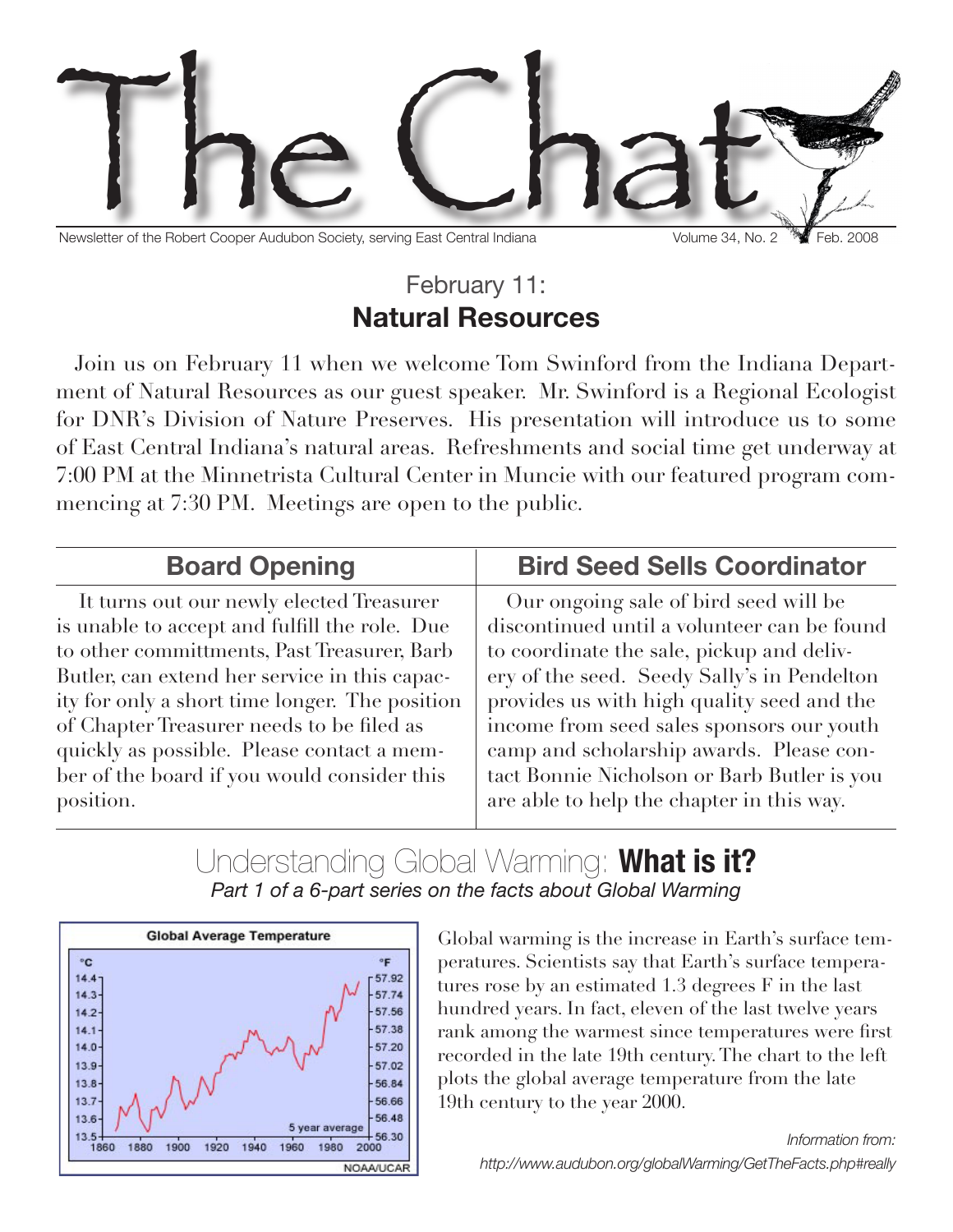# The Ladderbacked-Woodpecker: February Bird of the Month

*Ladderbacked-Woodpecker: Dryobates scalaris* By Helen Twibell



To visit this month's bird we will need to travel outside of Indiana to the western, southwestern United

States from California, Nevada, Utah, Colorado, Oklahoma and Texas, south into the tropics. Although there are several woodpeckers in the ladder-backed category, only the Mexican woodpecker is actually named ladder-backed woodpecker along with its traditional name mentioned above. It is one of the smaller woodpeckers (7") within most of its range that is marked with barred black-andwhite back, strong black-andwhite facial pattern forming a triangle. The male has a red cap and the female has a black cap. The most numerous of the woodpecker family in Texas, it replaces the downy in more arid areas. It is trusting and familiar and is found regularly on ranches, village yards and parks. The ladder-backed AKA Mexican woodpecker can also commonly be found in woodlands and mesquite thickets. In more arid regions it feeds in agave, yucca, cactus and other desert vegetation. It feeds low, often on the ground. Besides the usual woodpecker diet of insects, it eats fruits of cactus and other wild plants.

A cavity in a decayed tree

branch about 12 feet above ground near water is where the ladder-back's nest may be found. When the branch slopes, as is often the case, the 1 ½ " diameter entrance is on the underside. The bird nests also in fence posts, telephone poles, agave, yucca and cactus.

The reason for describing the Mexican woodpecker--ladder-backed woodpecker in more detail is to help establish the fact that this is the only one that could be found with the 'ladder-backed' name given to a single species of the woodpecker family. All other woodpeckers with barred backs may be grouped into a general category according to eastern, western, southern or northern. For years casual bird watchers in this middle section of Indiana have been heard to refer to certain woodpeckers as ladder backs. It may be surmised that the species called "ladder-backed" around here is probably in many cases the red-bellied woodpecker. When questioned about the appearance of their ladder-backed visitor, observers may say that it's about robin size, but are always a little vague in giving a complete color description, but instead say that it is a bird someone has told them is a "ladder-back". Before questioning these bird watchers it is imperative to know what one is talking about. So with the help of Sibley, Audubon and National Geographic bird

guides this writer was able to come up with some informative findings. The main point is, out of all ladder-backed woodpeckers found during research only one bears the actual species name of ladder-backed or Mexican woodpecker. All other woodpeckers called ladderbacked are members of a large group with this similarity of white bars on the back going up to the nape of the neck.

In Indiana those which qualify as members of the ladder-backed category are the red-bellied, yellow-bellied sapsucker with a blurry-looking ladder pattern and yellowshafted flicker (partial back pattern). In the west we see the Mexican or ladder-backed woodpecker, the nuttall, gila, golden-fronted and Williamson's sapsucker. In the south is the endangered red-cockaded woodpecker and in the north the American three-toed woodpecker.

We realize that the list above is by no means complete, but we at least have enough information to understand that the ladder-backed woodpecker is a part of a large group countrywide. We can also realize that this woodpecker, along with all other types of woodpeckers is a beneficial bird to have around. Together with all types of woodpeckers they consume great quantities of wood-boring insects and so help keep our woodlands more disease free.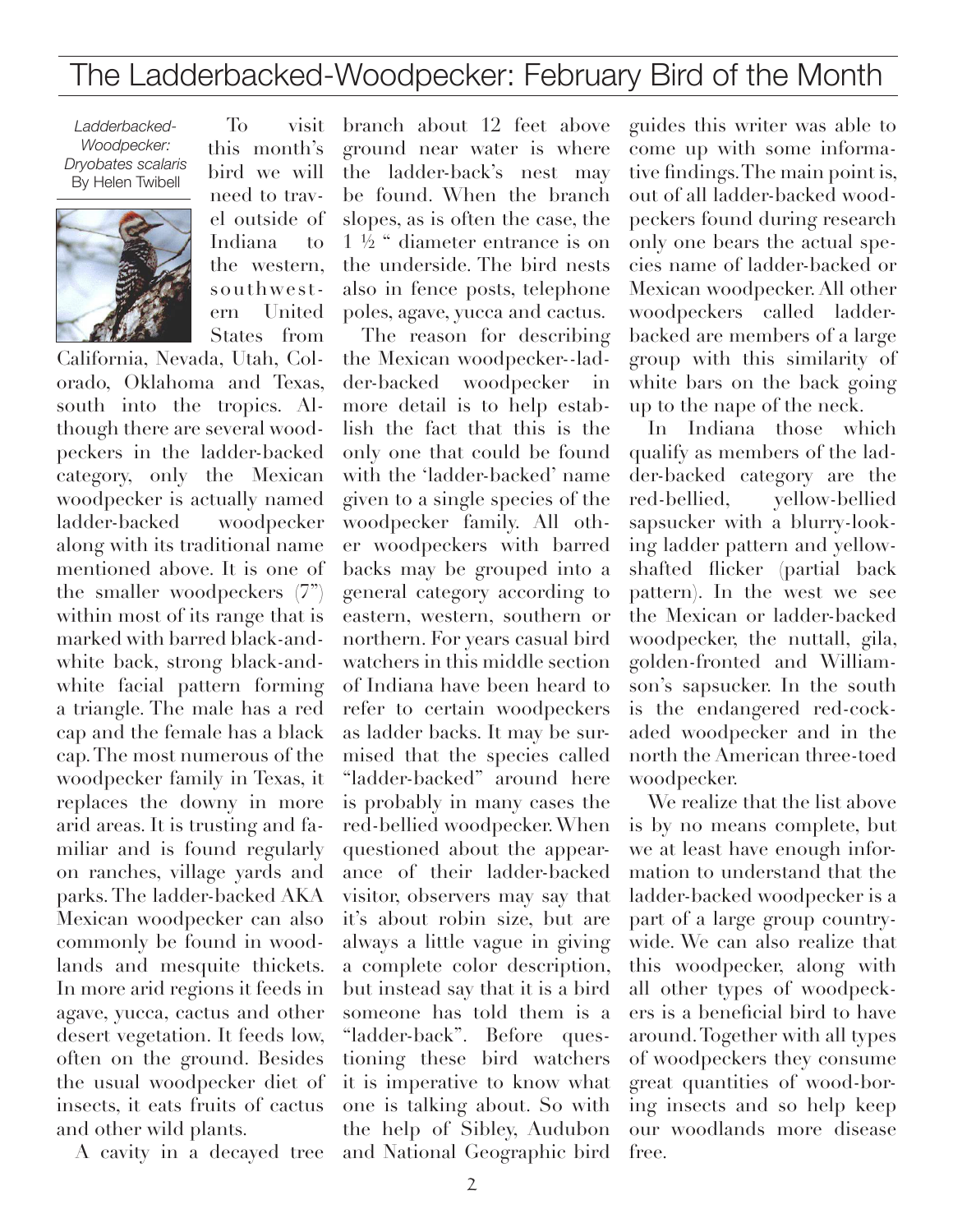# HOW THE **DEAD DREAM**

## **NOTA MILLET | New Novel Takes on Endagered Species and Extinction**

*Submitted and written by Kieran Suckling*

*How the Dead Dream*, a new novel by conservationist-writer Lydia Millet, tells the story of an ambitious young real estate developer in L.A. who, in the wake of a personal crisis, becomes obsessed with rare and vanishing animals and starts breaking into zoos at night to be close to them.

Millet, an award-winning novelist married to Center for Biological Diversity founder and policy director Kieran Suckling, has penned one of the first American novels to approach the emotional and aesthetic implications of the

extinction tragedy. *How the Dead Dream* is notable for its thoughtful engagement with the social and personal effects of massive species loss:

He soon learned to recognize the signs of an animal's immi nent disappearance … Some times a group or individual took up the cause of an animal or a plant and could muster the rationale for a lawsuit, and often the courts favored the victim; but the victim remained a victim and for each victim whose passing was noted thou sands more slid away in the dark. From where he stood they succumbed with great ease; from where he stood they had always been invisible anyway.

*How the Dead Dream* is Millet's sixth novel; her fifth, Oh Pure and Radiant Heart, also had an environmental theme, exploring the moral, cultural and philosophical legacy of nuclear weapons by bringing the Manhattan Project physicists who invented the atomic bomb into modern-day Santa Fe. Her best-known early book, George Bush, Dark Prince of Love, tells the comic story of an obese trailer-park dweller named Rosemary who falls in love with, and stalks, George Bush Senior during the Persian Gulf War.

Millet, who did her graduate degree at Duke University's Nicholas School of the Environment before going to work at NRDC in 1996 and then the Center for Biological Diversity in 1999, says all her novels have a political side. "There's been a kind of a divorce, in American literature, of fiction and politics — an implicit understanding in literary circles that it's tasteless for the two to go together, that any direct reference to large or abstract social problems is expository and therefore a slap in the face to the kind of realism that dominates the form. I don't like that divorce; I don't believe novels should confine themselves to interactions between individuals around self-realization issues in their personal lives. I think novels are also called to depict people in conflict with the greater world, grappling with the shape of that world — the difference between how things are and how they might want them to be."

There's no shortage of personal stories in *How the Dead Dream*: while the book's conflicted protagonist, T., struggles by night with ideas of human aloneness and what it might mean to be a "last" animal, he's also building sprawling subdivisions by day, grappling with his suicidal mother and his father's desertion of her in favor of a new lifestyle in Key West, and fending off attacks by his brutal business partner Fulton as he fends off equally aggressive matchmaking efforts by Fulton's wife. It was Millet's love for both disappearing animals and deeply flawed human characters that drove her to write the novel, she says — one in which the absurd frequently meets the sublime.

Available from publisher Counterpoint in January '08, *How the Dead Dream* has already been voted one of the top books of the year by both the National Book Critics' Circle and the American Library Association's Booklist. Reading Group Guides to help in book clubs and classes are available for conservation-focused audiences at http://www.softskull.com/files/HtDDguideB.pdf.